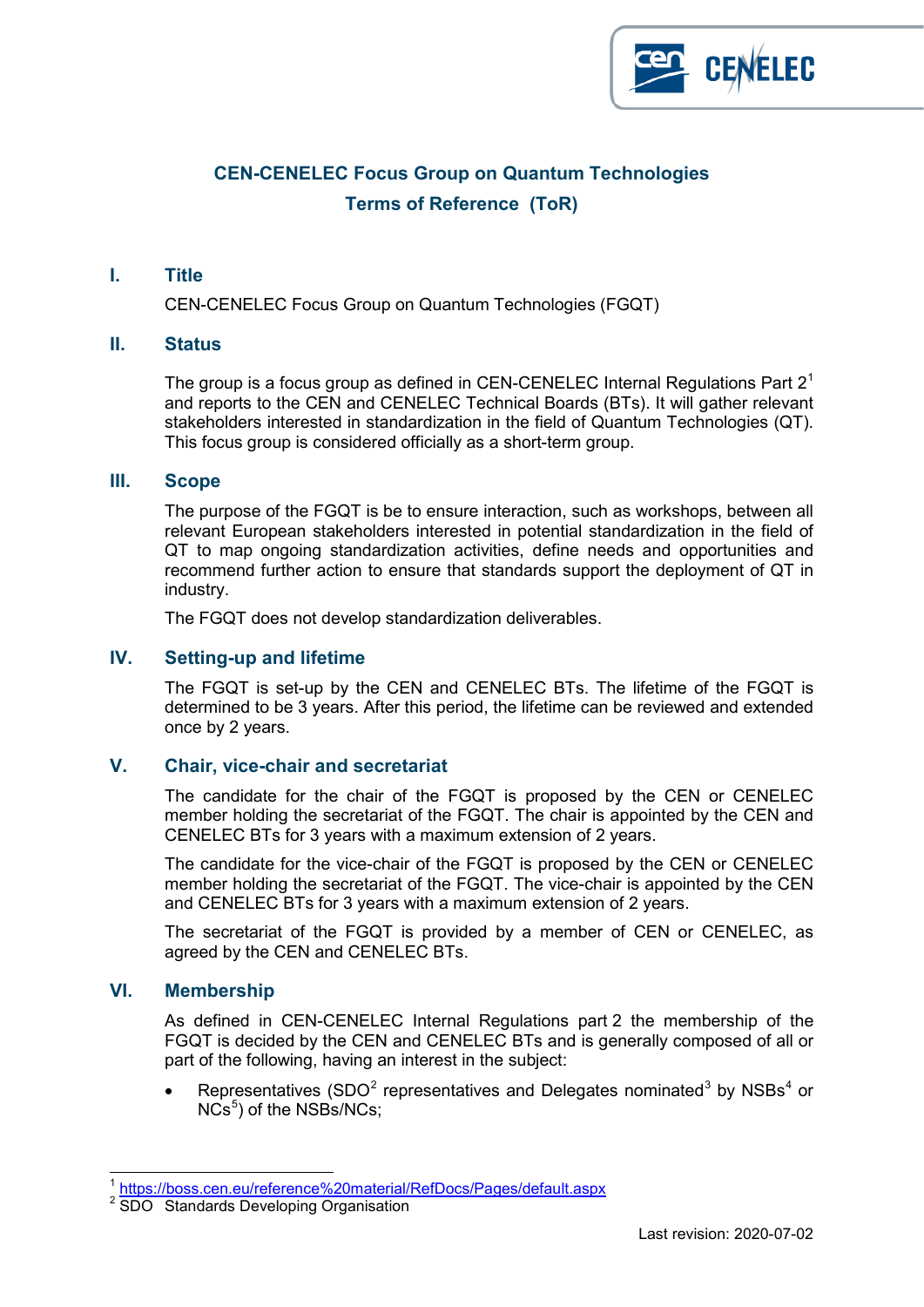

- Representatives of the CEN-CENELEC Management Centre (CCMC) and ETSI Secretariat;
- Representatives of relevant Technical Bodies in CEN, CENELEC and/or ETSI;
- Relevant European Commission DGs and the EFTA Secretariat;
- Quantum Flagship, founded by European Commission;
- Euramet European Metrology Network for Quantum Technologies (EMN-Q).

Additional participants may be invited as observers to contribute to the work, including relevant European associations, research projects, national authorities or companies. This has to be agreed firstly by the FGQT and secondly by the CEN and CENELEC BTs.

## **VII. Reporting line and frequency**

The FGQT reports regularly to CEN and CENELEC BTs. It reports at least once a year by correspondence or, when a decision is expected from the CEN and CENELEC BTs, at their meeting.

#### **VIII. Objectives**

The task of the FGQT will be the analysis of existing activities and needs for standardization, leading to the preparation and elaboration of new standardization activities. Therefore the main objectives of the FGQT are as follows:

- The works starts with state-of-the-art analysis. The FGQT should prepare an overview for the stakeholder community on suitable standards already publicly available (from the International Standards Organizations ISO, IEC and/or ITU, from CEN, CENELEC, ETSI or other sources) or in preparation, to meet specific needs for products and services in a particular field or subject. It should also make clear what standardization initiatives are already ongoing, what are their scopes; how they relate to each other; what parties participate; and why do specific parties participate $^6$  $^6$ ;
- The FGQT is aiming to ask CEN-CENELEC, a national member of CEN-CENELEC, or a member of this focus group to organize a series of workshops to establish an active dialogue between the stakeholders (academy, industry, EC organizations, SDOs) and discuss the needs and challenges for bringing inventions to the market;
- The FGQT should identify and give consideration to any relevant specific issues linked to European legislation and innovation/research projects impacting the field of QT;
- The FGQT should identify and give due consideration to any relevant specific issues linked to European legislation;
- The FGQT should consider and consult stakeholders on any strategic issues concerning standardization within the Group's overall remit and advise the CEN and CENELEC BTs accordingly;

 $3$  Experts should be nominated by the NSBs/NCs, but not delegated. A head of delegation is therefore not necessary.

 $4$  NSB National Standardization Body<br>  $5$  NC National Committee

<span id="page-1-0"></span> $6$  The state-of-the-art analysis includes desk study, interviews with European and international experts, and participation in selected ongoing initiatives.